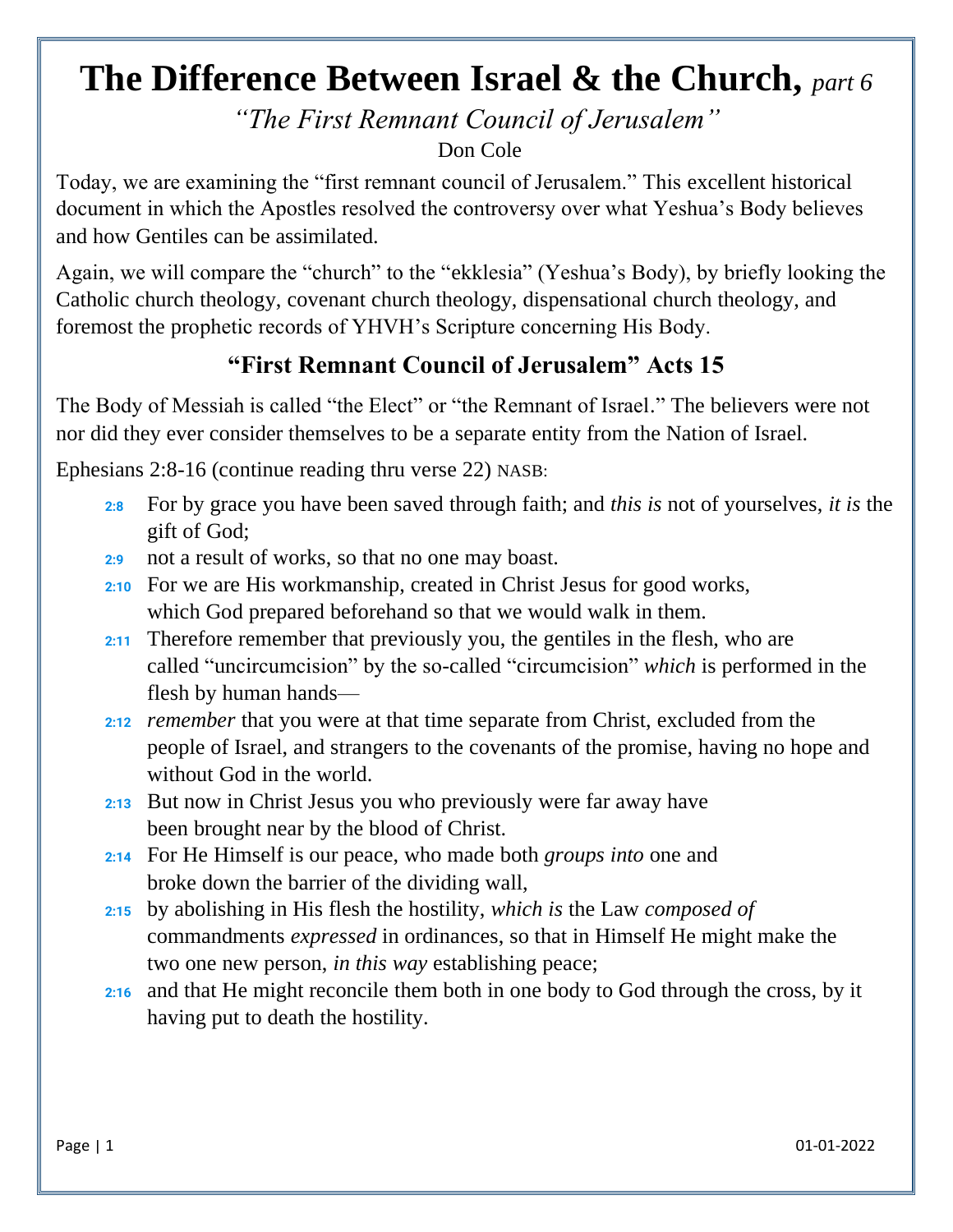**It is extremely important that we read Romans chapters 9 through 11.** Please pay special attention to Romans 11:13-24.

In Romans 9:2-5, Paul expresses:

- **[9:2](https://biblehub.com/romans/9-2.htm)** that I have great sorrow and unceasing grief in my heart.
- **[9:3](https://biblehub.com/romans/9-3.htm)** For I could wish that I myself were accursed, *separated* from Christ for the sake of my countrymen, my kinsmen according to the flesh,
- **[9:4](https://biblehub.com/romans/9-4.htm)** who are Israelites, to whom belongs the adoption as sons *and daughters*, the glory, the covenants, the giving of the Law, the *temple* service, and the promises;
- **[9:5](https://biblehub.com/romans/9-5.htm)** whose are the fathers, and from whom is the Christ according to the flesh, who is over all, God blessed forever. Amen.

Let's read verse by verse Acts 15 now that we have a basic understanding of our directed reading in Romans.

Acts 15:1-21 NIV

## **Council at Jerusalem**

- <sup>[1](http://biblehub.com/acts/15-1.htm)5:1</sup> Certain people came down from Judea to Antioch and were teaching the believers: "Unless you are circumcised, according to the custom taught by Moses, you cannot be saved."
- 15:[2](http://biblehub.com/acts/15-2.htm) This brought Paul and Barnabas into sharp dispute and debate with them. So Paul and Barnabas were appointed, along with some other believers, to go up to Jerusalem to see the apostles and elders about this question.
- <sup>15:[3](http://biblehub.com/acts/15-3.htm)</sup> The church sent them on their way, and as they traveled through Phoenicia and Samaria, they told how the Gentiles had been converted. This news made all the believers very glad.
- <sup>15:[4](http://biblehub.com/acts/15-4.htm)</sup> When they came to Jerusalem, they were welcomed by the church and the apostles and elders, to whom they reported everything God had done through them.
- <sup>1[5](http://biblehub.com/acts/15-5.htm):5</sup> Then some of the believers who belonged to the party of the Pharisees stood up and said, "The Gentiles must be circumcised and required to keep the law of Moses."
- <sup>15:[6](http://biblehub.com/acts/15-6.htm)</sup> The apostles and elders met to consider this question.
- $15:7$  $15:7$  After much discussion, Peter got up and addressed them: "Brothers, you know that some time ago God made a choice among you that the Gentiles might hear from my lips the message of the gospel and believe.
- <sup>15[:8](http://biblehub.com/acts/15-8.htm)</sup> God, who knows the heart, showed that he accepted them by giving the Holy Spirit to them, just as he did to us.
- <sup>15[:9](http://biblehub.com/acts/15-9.htm)</sup> He did not discriminate between us and them, for he purified their hearts by faith.
- <sup>15[:10](http://biblehub.com/acts/15-10.htm)</sup> Now then, why do you try to test God by putting on the necks of Gentiles a yoke that neither we nor our ancestors have been able to bear?